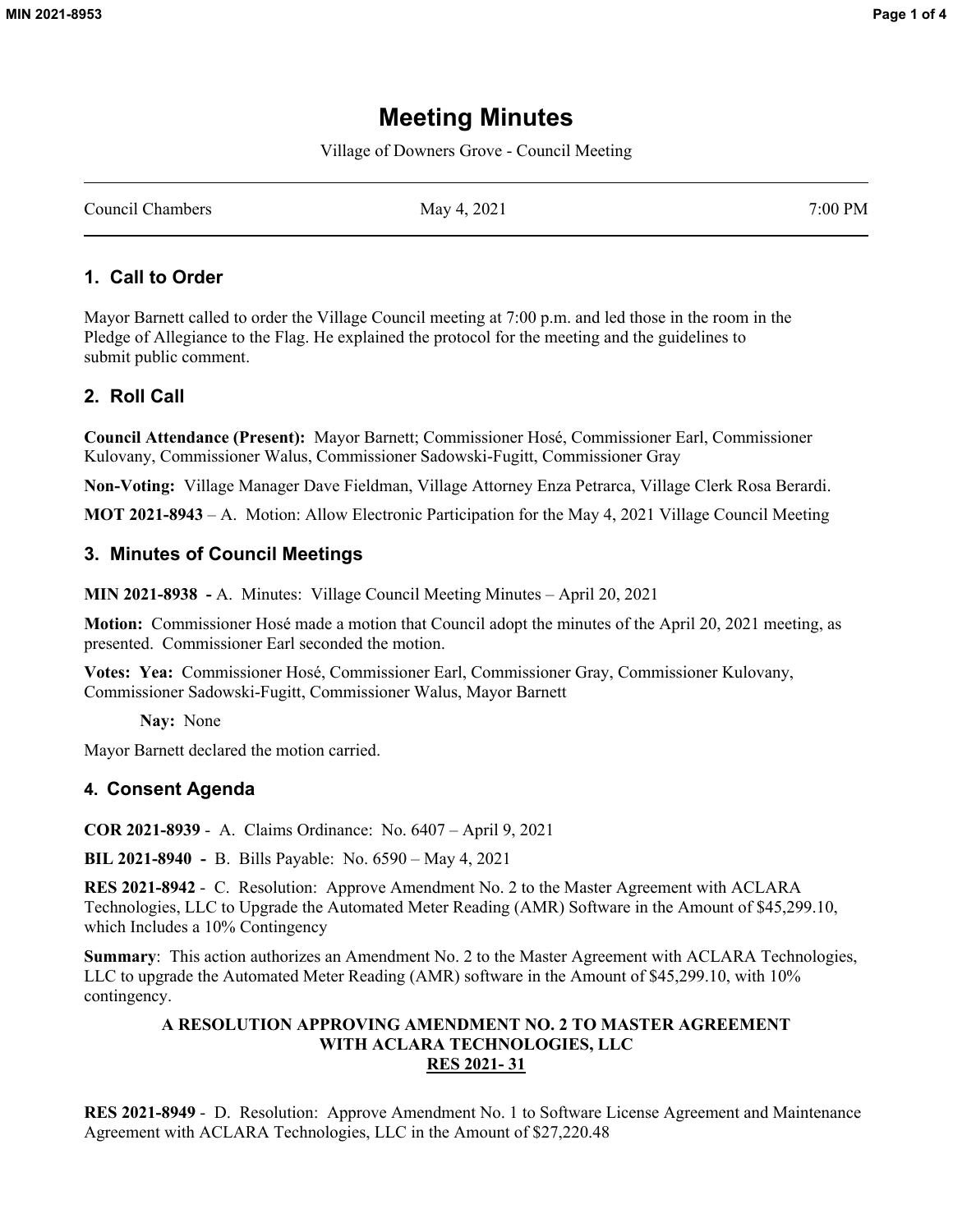**Summary:** This action approves Amendment No. 1 to Software License Agreement and Maintenance Agreement with ACLARA Technologies, LLC in the amount of \$27,220.48

### **A RESOLUTION APPROVING APPROVES AMENDMENT NO. 1 TO SOFTWARE LICENSE AGREEMENT AND MAINTENANCE AGREEMENT WITH ACLARA TECHNOLOGIES, LLC RES 2021- 32**

**MOT 2021-8912** - E. Motion: Authorize the Execution of a Three-Year Contract with M.E. Simpson, Co., Inc. in the Amount of \$207,651.25 for Water Distribution Valve Assessment Services

**Summary**: This authorizes the execution of a three-year contract with M.E. Simpson, Co., Inc. in the amount of \$207,651.25 for Water Distribution Valve Assessment Services.

**MIN 2021-8950 –** F. Minutes: Note Receipt of Boards \and Commissions Meeting Minutes

**Motion:** Commissioner Hosé moved that the Council adopt the Consent Agenda as presented. Commissioner Earl seconded the motion.

**Votes: Yea:** Commissioner Hosé, Commissioner Earl, Commissioner Gray, Commissioner Walus, Commissioner Kulovany, Commissioner Sadowski-Fugitt, Commissioner Walus, Mayor Barnett

**Nay:** None

Mayor Barnett declared the motion carried unanimously.

### **5. Active Agenda**

**ORD 2021-8928** – A. Ordinance: Amendment to Ordinance No. 3996 to Modify the Compensation of the Mayor and the Village Council

**Summary:** This ordinance amends Ordinance No. 3996 to modify the compensation of the Mayor and the Village Council.

#### **AN ORDINANCE AMENDING ORDINANCE NO. 3996 TO MODIFY THE COMPENSATION OF THE MAYOR AND THE VILLAGE COUNCIL ORDINANCE 5866**

**Motion:** Commissioner Hosé moved that the Council adopt an ordinance amending Ordinance No. 3996 to modify the compensation of the mayor and the Village Council as presented. Commissioner Earl seconded the motion.

**Votes: Yea:** Commissioner Hosé, Commissioner Earl, Commissioner Gray, Commissioner Walus, Commissioner Kulovany, Commissioner Sadowski-Fugitt, Mayor Barnett

**Nay:** None

Mayor Barnett declared the motion carried unanimously.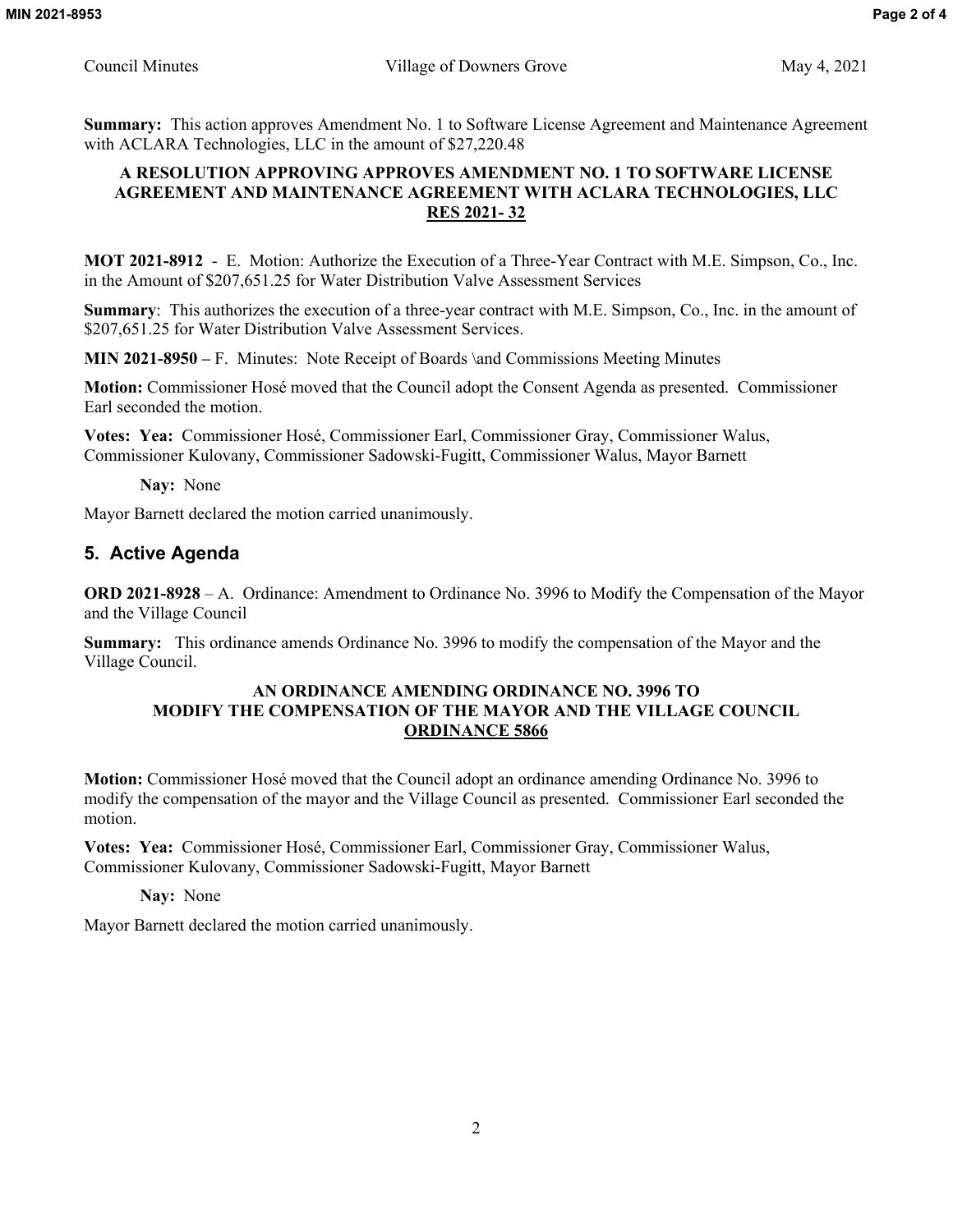## **6. Motion to Adjourn Sine Die (without Date)**

**Motion:** Commissioner Hosé made a motion to adjourn sine die. Commissioner Earl seconded the motion.

**Votes: Yea:** Commissioner Hosé, Commissioner Earl, Commissioner Gray, Commissioner Kulovany, Commissioner Sadowski-Fugitt, Commissioner Walus, Mayor Barnett

**Nay:** None

Mayor Barnett declared the motion carried unanimously.

## **7. Swearing-in Ceremony of Commissioners**

Honorable Judge Ann Celine Walsh, with the DuPage County Circuit Court, swore in Commissioner Greg Hosé.

Honorable Judge David W. McKeague with the U.S. Court of Appeals, 6<sup>th</sup> Circuit, swore in Commissioner Chris Gilmartin.

Honorable Judge Ann Celine Walsh, with the DuPage County Circuit Court, swore in Commissioner Danny Glover.

## **8. Roll call**

**Council Attendance (Present):** Mayor Barnett; Commissioner Hosé, Commissioner Walus, Commissioner Sadowski-Fugitt, Commissioner Kulovany, Commissioner Gilmartin, Commissioner Glover

## **9. Public Comments**

Deputy Village Manager, Mike Baker, reported that a number of comments were received via email from Mr. David Rose, which were circulated and published in advance of the meeting. The questions related to demographics within the Village. A number of questions were also received from Mr. Rose after the first question was published regarding policing. All will be incorporated as part of the meeting's public record.

## **10. Mayor's Report**

Mayor Barnett extended appreciation and thanks to Commissioners Gray and Earl for their service to the community and wished both of them well. He offered congratulations to Commissioners Hosé, Gilmartin and Glover and welcomed them to the Village Council. He spoke of the trust the Village Council has from the community and the Council as a whole, will do all it can do to ensure the success of its newest members.

## **11. Council Member Reports**

Commissioner Glover thanked the residents for electing him and giving him the opportunity to serve the Village in his role as Commissioner; he thanked the community for believing in him. He stated that he believes future opportunities exist with this board. He thanked former Commissioners Earl and Gray for their work and service to the Village. Commissioner Glover shared his readiness to work for the Village.

Commissioner Gilmartin thanked the Mayor, Commissioners and staff for welcoming him to the Village Council. He believes this Council will set the right vision, identify the right priorities and make the correct decisions for the Village to emerge stronger, vibrant and inclusive. He also thanked former Commissioners Gray and Earl for their service. He congratulated Commissioner Hosé and Commissioner Glover. He shared a brief summary as to why he moved to the Village. Words of appreciation were expressed to his wife, his children, and to those family members who traveled to be in attendance. Commissioner Gilmartin also thanked his colleague, friends and the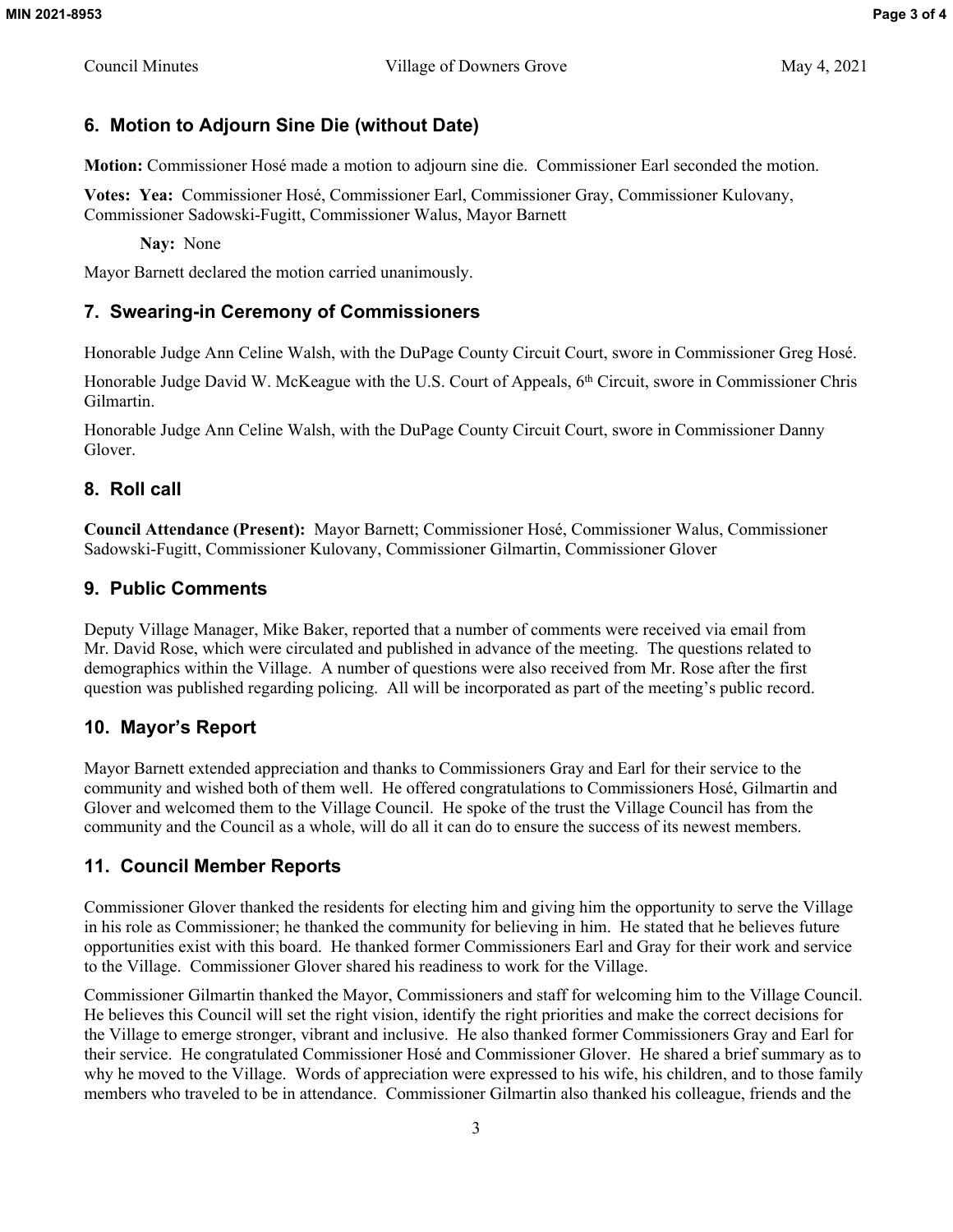residents of Downers Grove. He commits to earn the trust of all as Commissioner and will do all it takes to make Downers Grove a better place to live.

Commissioner Hosé welcomed new Commissioners Gilmartin and Glover to the Council and also thanked former Commissioners Earl and Gray for their service to the Village. He shared some of the challenges from the pandemic as well as some initiatives that were coming down the road. Commissioner Hosé thanked the residents for placing their trust in him again. He said the Village Council is ready to tackle many issues and get to work.

Commissioner Kulovany welcomed the new Commissioners and Commissioner Hosé on his reelection He thanked former Commissioners Gray and Earl for their services and commented on how all of the Commissioners got along even though there may have been differences voiced. He believed it allowed the Council to focus on its decisions in an objective way and he believed the new Commissioners share that same spirit.

Commissioner Sadowski-Fugitt also congratulated Commissioner Hosé and welcomed the new Commissioners Gilmartin and Glover. She spoke about the difficulty of campaigning during the pandemic and stated she looks forward to working with the new Commissioners. She thanked former Commissioners Earl and Gray for their services, wishing them a farewell but not a good-bye. Sadowski-Fugitt thanked those residents who participated in the Country in the Park event and wished all the moms a Happy Mother's Day.

Commissioner Walus thanked former Commissioners Earl and Gray for their services. She emphasized the need to work together and work toward a common vision on behalf of all residents. She stated that sitting at the dais requires teamwork, the ability to work toward a common vision on behalf of all the residents. She stated she is looking forward to coming together with the returning Commissioners and she is looking forward to working with Commissioners Gilmartin and Glover.

### **12. Adjournment**

**Motion:** Commissioner Hosé made a motion to adjourn the meeting. Commissioner Walus seconded the motion.

**Votes: Aye**: Commissioner Hosé, Commissioner Walus, Commissioner Glover, Commissioner Gilmartin, Commissioner Kulovany, Commissioner Sadowski-Fugitt, Mayor Barnett

**Nay**: None

Mayor Barnett declared the motion carried and the meeting adjourned at 7:28 p.m.

Respectfully submitted, Rosa Berardi Village Clerk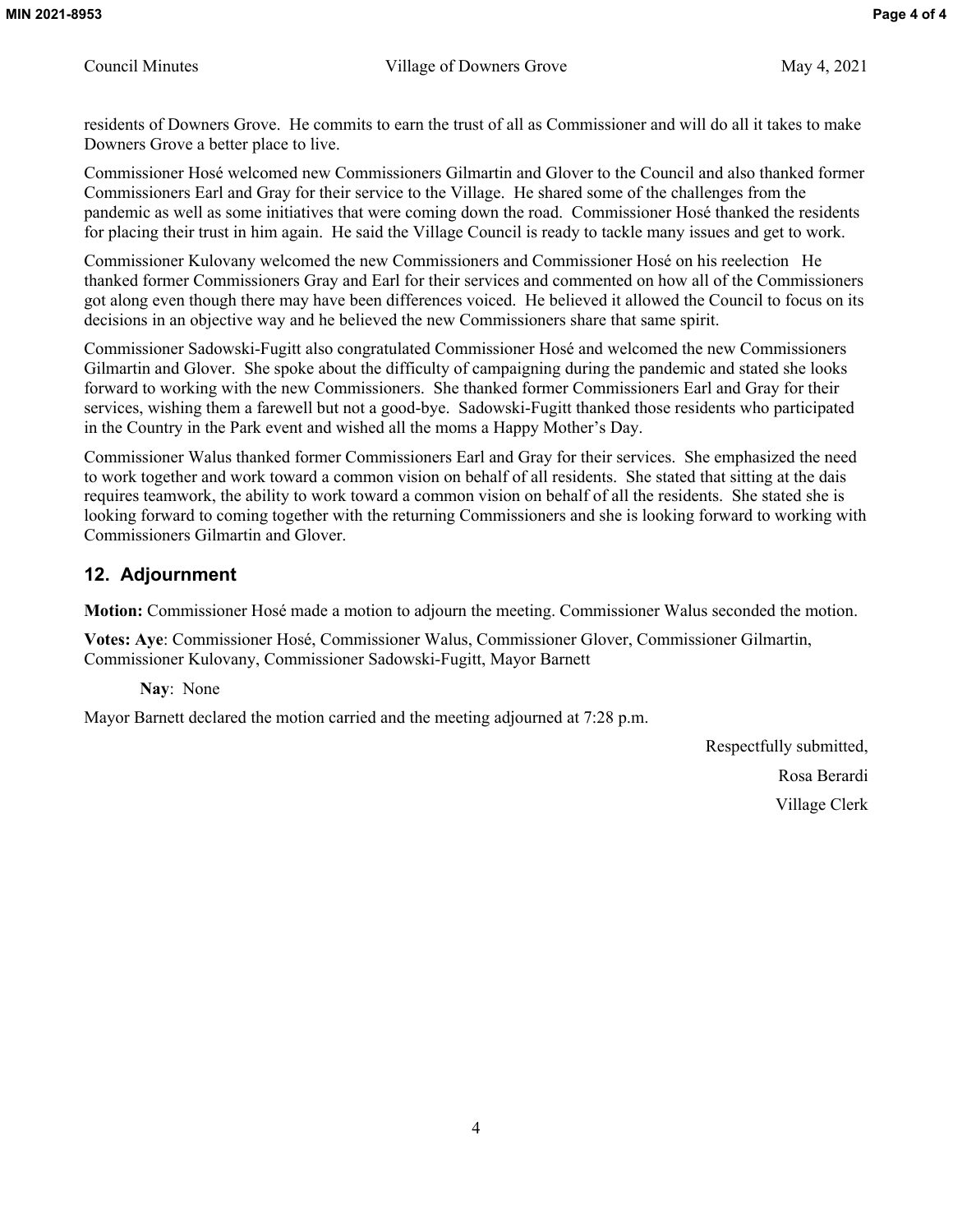| <b>Agenda Section</b>        | Agenda Item                                                                                                                                   | <b>Comment</b>                                                                                                                                                                                                                                                                                                                                                                                                                                                                                                                                                                                                                                                                                                                                                                                                                                                                                                                                                                                                                   | <b>Commenter</b> |
|------------------------------|-----------------------------------------------------------------------------------------------------------------------------------------------|----------------------------------------------------------------------------------------------------------------------------------------------------------------------------------------------------------------------------------------------------------------------------------------------------------------------------------------------------------------------------------------------------------------------------------------------------------------------------------------------------------------------------------------------------------------------------------------------------------------------------------------------------------------------------------------------------------------------------------------------------------------------------------------------------------------------------------------------------------------------------------------------------------------------------------------------------------------------------------------------------------------------------------|------------------|
| Comments of a General Nature |                                                                                                                                               | Has the village ever done social scientific research investigating the perception non-white individuals living in the Chicago area but outside the David Rose<br>village have of Downers Grove?<br>Specifically, do they view DG as a desirable place to live, shop, dine, etc.? If not, why not?                                                                                                                                                                                                                                                                                                                                                                                                                                                                                                                                                                                                                                                                                                                                |                  |
| Active Agenda                | Active A. ORD 2021-8928 An<br>ordinance amending Ordinance<br>No. 3996 to modify the<br>compensation of the Mayor and<br>the Village Council. | If you are going to invoke cost of child care as justification for increasing member compensation, please provide actual evidence? What then<br>justifies the increase for a member with no or adult children? Point being: As a justification for increasing member compensation, why and<br>how is one's family situation relevant?<br>What does the phrase "in an amount equal to the mode of the pay increase received by the non- bargaining unit employees of the Village for<br>such year" mean in practice? Has that rate ever been negative? such as in response to tax revenue drops from the pandemic?<br>If council influences the rate of increase to which its own compensation is linked, as may be the case in the proposed ordinance, should the<br>rate of increase not be linked to something council doesn't influence? Why not link the rate to something more appropriate as a measure of<br>doing public service, such as the rate of increase (decrease?) in social security payment to senior citizens? | David Rose       |
| Comments of a General Nature |                                                                                                                                               | Demographics of DG                                                                                                                                                                                                                                                                                                                                                                                                                                                                                                                                                                                                                                                                                                                                                                                                                                                                                                                                                                                                               | David Rose       |
|                              |                                                                                                                                               | I have come across in reports produced by the village tabulated information describing the distribution of residents by racial/ethnic and income<br>grouping.<br>Does the village or county possess cross tabulated information on residents? In particular, does the village have<br>a) cross tabulated numbers for race/ethnicity of residents by type of residence in which they reside? What is the village cross tab compared to<br>the county?<br>b) cross tabulated numbers for race/ethnicity of residents by (personal or household) income group to which they belong? What is the village<br>cross-tab compared to county?<br>Is the information collected solely as part of census data, or more frequently? If more frequently, who collects and disseminates it?<br>Presuming such information exists, when and how often is it made available for public scrutiny? What entity makes it available? In what form?                                                                                                  |                  |